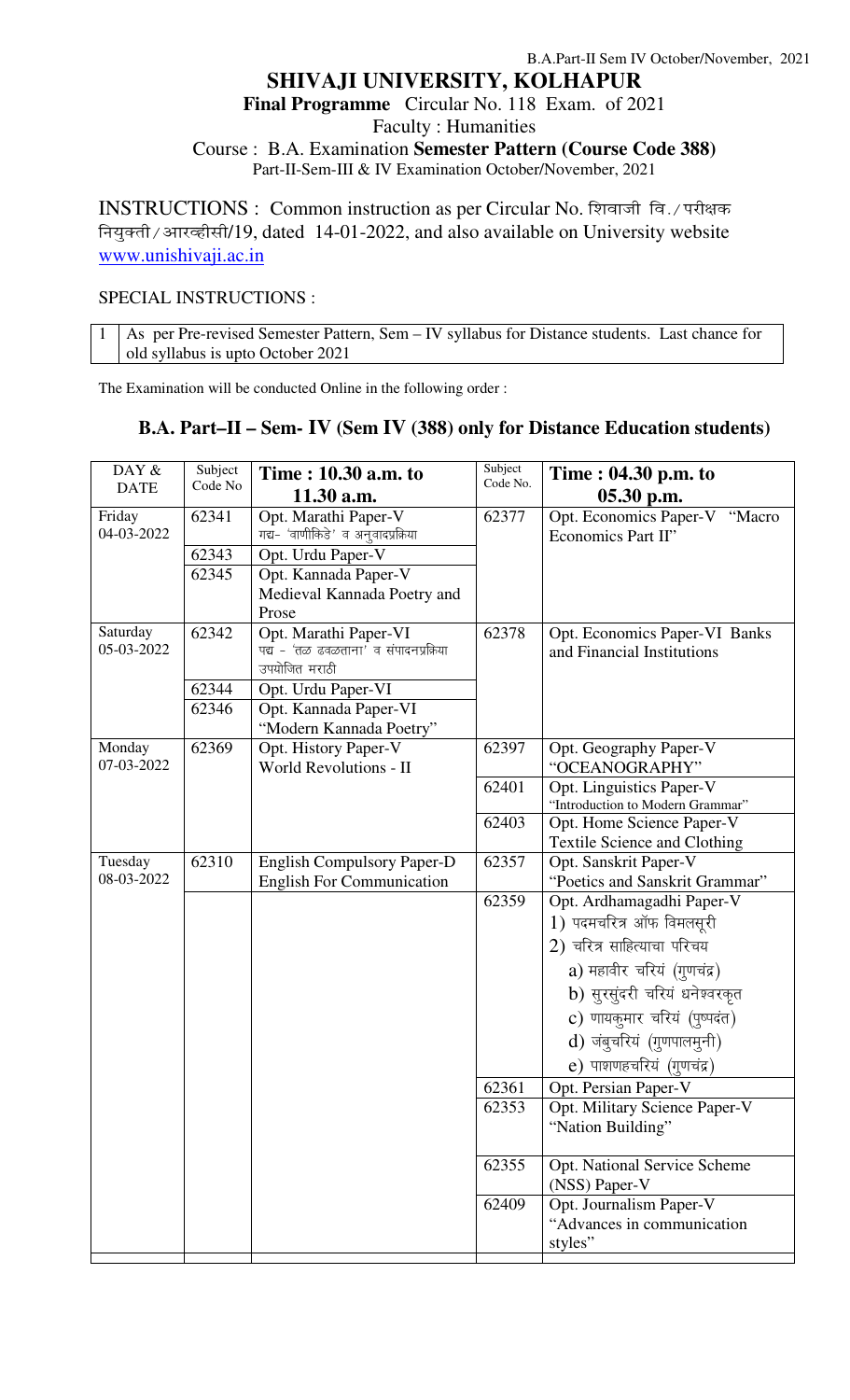| DAY &<br><b>DATE</b>    | Subject<br>Code No                                                                                                                           | Time: 10.30 a.m. to<br>11.30 a.m.                                                                                                                                                                                                                                                                                                                                                                                                                                                                                                                                                                                                                                                                                                                                                                                                                                 | Subject<br>Code No.     | Time : 04.30 p.m. to<br>05.30 p.m.                                                                                                                                                                                                    |  |  |
|-------------------------|----------------------------------------------------------------------------------------------------------------------------------------------|-------------------------------------------------------------------------------------------------------------------------------------------------------------------------------------------------------------------------------------------------------------------------------------------------------------------------------------------------------------------------------------------------------------------------------------------------------------------------------------------------------------------------------------------------------------------------------------------------------------------------------------------------------------------------------------------------------------------------------------------------------------------------------------------------------------------------------------------------------------------|-------------------------|---------------------------------------------------------------------------------------------------------------------------------------------------------------------------------------------------------------------------------------|--|--|
|                         | <b>Inter Disciplinary Subjects:</b>                                                                                                          |                                                                                                                                                                                                                                                                                                                                                                                                                                                                                                                                                                                                                                                                                                                                                                                                                                                                   |                         |                                                                                                                                                                                                                                       |  |  |
|                         | 62311                                                                                                                                        | Ancient Indian History &<br>Culture Paper-II                                                                                                                                                                                                                                                                                                                                                                                                                                                                                                                                                                                                                                                                                                                                                                                                                      | 62358                   | Opt. Sanskrit Paper-VI<br><b>''</b> काव्य''                                                                                                                                                                                           |  |  |
|                         | 62312                                                                                                                                        | <b>Business Administration Paper-</b><br>$\mathbf{I}$                                                                                                                                                                                                                                                                                                                                                                                                                                                                                                                                                                                                                                                                                                                                                                                                             | 62360                   | Opt. Ardhamagadi Paper-VI<br>१. गाहासत्तसई ऑफ कवि हालरचित<br>कथा साहित्य परिचय:-<br>१.धुर्ताख्यान (हरिभद्रसूरि)<br>२. वसुदेव हिंडी (संघदासगणी)<br>३. आल्यानमणिकोश<br>४. कुवलयमाला (उद्योतनसूरी)<br>५. कुमारपालप्रतिबोध (सोमप्रभुसूरि) |  |  |
|                         | 62313                                                                                                                                        | Co-operatives in India Paper-II                                                                                                                                                                                                                                                                                                                                                                                                                                                                                                                                                                                                                                                                                                                                                                                                                                   | 62362                   | Opt. Persian Paper-VI                                                                                                                                                                                                                 |  |  |
|                         | 62314                                                                                                                                        | Cartography Paper-II                                                                                                                                                                                                                                                                                                                                                                                                                                                                                                                                                                                                                                                                                                                                                                                                                                              | 62354                   | Opt. Military Science Paper-VI<br>(NCC) "Civil Defense"                                                                                                                                                                               |  |  |
|                         | 62315                                                                                                                                        | Human Development Paper-II                                                                                                                                                                                                                                                                                                                                                                                                                                                                                                                                                                                                                                                                                                                                                                                                                                        | 62356                   | <b>Opt. National Service Scheme</b><br>(NSS) Paper-VI                                                                                                                                                                                 |  |  |
|                         | 62316                                                                                                                                        | Culture & Religion Paper-II                                                                                                                                                                                                                                                                                                                                                                                                                                                                                                                                                                                                                                                                                                                                                                                                                                       | 62410                   | Opt. Journalism Paper-VI                                                                                                                                                                                                              |  |  |
| Wednesday<br>09-03-2022 | 62317<br>62318<br>62319<br>62320<br>62321<br>62322<br>62323<br>62324<br>62325<br>62326<br>62327<br>62328<br>62329<br>62330<br>62332<br>62333 | Ecology/Social Ecology<br>Paper-II<br>History of Marathi Literature<br>Paper-II<br>" झिम पोरी झिम व संवाद प्रक्रिया"<br>History of Hindi Literature<br>"प्रयोजनमूलक हिंदी"<br>Paper-II<br>Social Reformers of<br>Maharashtra<br><b>Industrial Psychology Paper-II</b><br>Labour Welfare Paper-II<br><b>Traditional Logic Paper-II</b><br>"Inductive Logic"<br>Modern Logic Paper-II<br>Predicate/ Qualificational Logic<br>and Sel Theory<br><b>Linguistics Paper-II</b><br><b>Public Administration Paper-II</b><br>Rural Development in India Paper-II<br>i) Human Resource of<br>Maharashtra Paper-II<br><b>OR</b><br>ii) Tourism in India Paper - II<br>Secretarial Practice & Commercial<br>Correspondence Paper-II<br>Yoga Studies Paper-II<br>History of Urdu Language &<br>Literature Paper-II<br>History of Ardhamagdhi &<br>Prakrut Literature Paper-II |                         |                                                                                                                                                                                                                                       |  |  |
| DAY &<br><b>DATE</b>    | Subject<br>Code<br>No                                                                                                                        | Time: 10.30 a.m. to<br>11.30 a.m.                                                                                                                                                                                                                                                                                                                                                                                                                                                                                                                                                                                                                                                                                                                                                                                                                                 | Subject<br>Code No.     | Time : 04.30 p.m. to<br>05.30 p.m.                                                                                                                                                                                                    |  |  |
| Thursday<br>10-03-2022  | 62370                                                                                                                                        | Opt. History Paper-VI<br>Freedom Struggle of India - II                                                                                                                                                                                                                                                                                                                                                                                                                                                                                                                                                                                                                                                                                                                                                                                                           | 62398<br>62402<br>62404 | Opt. Geography Paper-VI<br>"Agricultural Geography"<br>Opt. Linguistics Paper-VI<br>Perspective on modern<br>Linguistics<br>Opt. Home Science Paper-VI<br>Prenatal Period to Early Childhood                                          |  |  |
| Friday<br>11-03-2022    | 62347                                                                                                                                        | Opt. Hindi Paper-V<br>"आधुनिक गद्य साहित्य"                                                                                                                                                                                                                                                                                                                                                                                                                                                                                                                                                                                                                                                                                                                                                                                                                       | 62373                   | Opt. Sociology Paper-V "Social<br>Change in Indian Society"                                                                                                                                                                           |  |  |